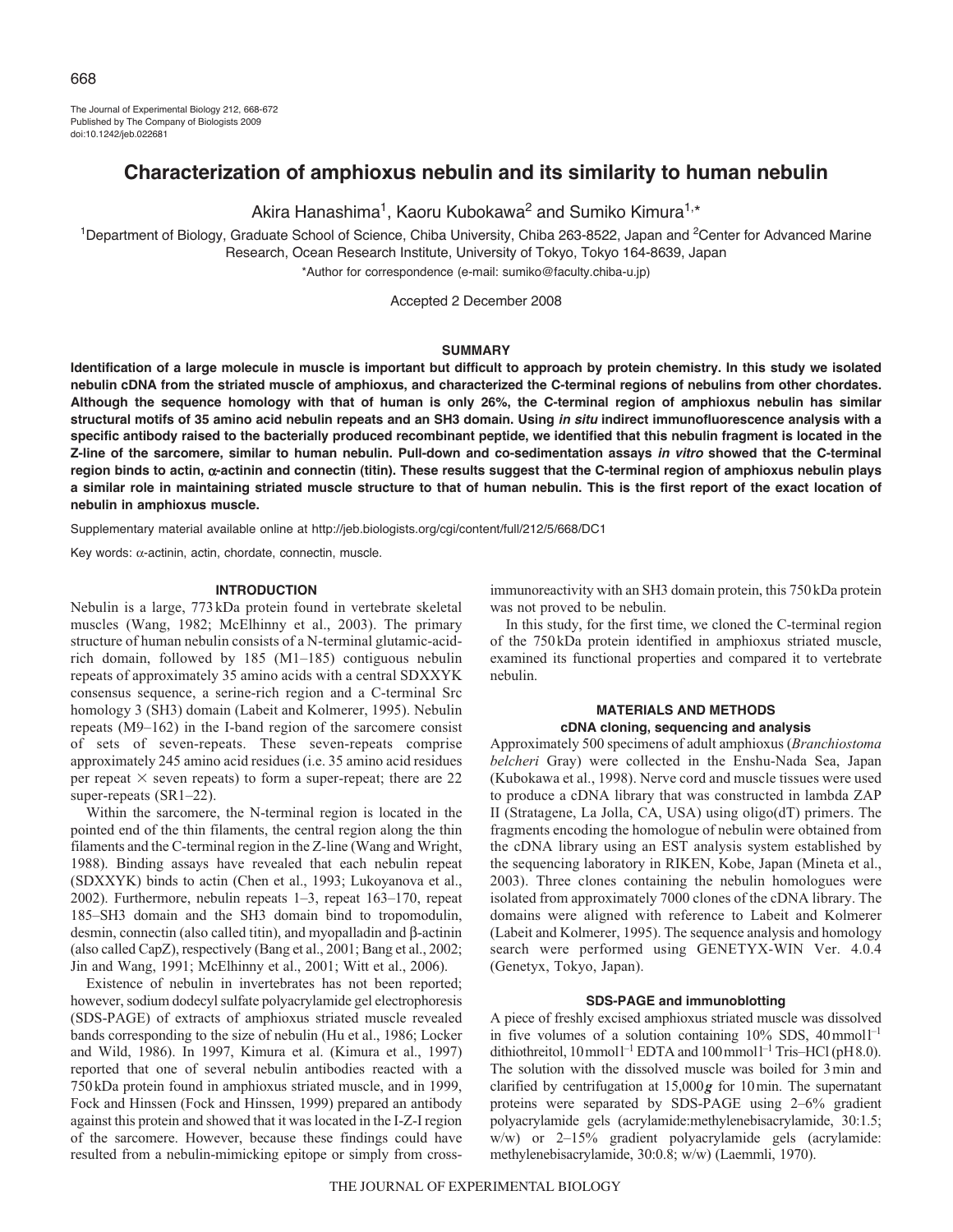The protein bands were electrically transferred onto a nitrocellulose membrane (Towbin et al., 1979) and treated with primary antibody and horseradish-peroxidase-conjugated anti-rabbit IgG secondary antibody (Code number: P-0399, Dako, Carpinteria, CA, USA).

### **Antibody production**

The cDNA fragment of amphioxus nebulin (1007–1848bp of clone 5361) was generated by restriction enzyme digestion (*Sma*I–*Sal*I) and inserted into the *Pvu*II–*Sal*I site of the pGEX4T-3 vector (GE Healthcare, Piscataway, NJ, USA). Recombinant GST-tagged protein was expressed in *Escherichia coli* (*E. coli*) XL1 Blue-MRF' with  $31$  of  $LB +$  ampicillin culture medium under the conditions of OD<sub>600</sub>=0.5, IPTG 0.1 mmol<sup>1-1</sup>, 37°C and 3 h. The bacteria were harvested by centrifugation (1500g, 4°C, 10min), dialyzed with 120ml PBS, treated with 80ml sample buffer, boiled for 10min and subjected to 227 gels of 10% SDS-PAGE. The bands of recombinant protein were excised and the recombinant protein was electrically extracted from the gels into a running buffer solution  $(0.1\%$  SDS, 25 mmol<sup>1-1</sup> Tris, 192 mmol<sup>1-1</sup> glycine) at 400 mA for 16h. The protein was dialyzed with phosphate-buffered saline (PBS), and GST was deleted using thrombin (Sigma-Aldrich Japan, Tokyo, Japan; 1/1000 volume of recombinant protein solution) at 22°C for 16h. The solution was added to the sample buffer and subjected to 88 gels of 12.5% SDS-PAGE. The nebulin fragment without GST was electrically extracted from the gel, dialyzed with PBS, conjugated with an equal volume of Freund's incomplete adjuvant (Difco Laboratories, Detroit, MI, USA) and injected three times (0.25, 0.9 and 0.1mg protein, respectively) into a rabbit. The antiserum was separated from the blood by centrifugation.

# **Immunofluorescence microscopy**

After skinning the amphioxus specimens and collecting the muscle tissue under a stereoscopic microscope, the myofibers were stretched with relaxing buffer  $(50 \text{ mmol})$ <sup>-1</sup> KCl,  $10 \text{ mmol}$ <sup>-1</sup> EGTA,  $10$  mmol  $l^{-1}$  NaPO<sub>4</sub>, 3 mmol  $l^{-1}$  ATP and 0.5% Triton X-100; pH 7.5) and fixed with buffer  $(3.5\%$  formaldehyde,  $45$  mmol  $I^{-1}$  KCl, 9 mmol<sup>1-1</sup> EGTA, 9 mmol<sup>1-1</sup> NaPO<sub>4</sub>, 2.7 mmol<sup>1-1</sup> ATP and 0.45% Triton X-100; pH7.5) for 1min. The tissue was homogenized five times for 2s each in PBS containing  $0.5$  mmol  $l^{-1}$  leupeptin using Ultra-turrax T-25 (IKA-Labortechnik, Staufen, Germany) and then fixed on a glass slide. The samples were fixed with 3.7% formaldehyde in PBS for 15min, washed twice with PBS for 5min each and blocked with 1% bovine serum albumin (BSA) in PBS for 15min. The fixed samples were stained with amphioxus nebulin (1:50) and  $\alpha$ -actinin A7811 (1:800; Sigma-Aldrich Japan, Tokyo, Japan) antibodies for 12h, washed three times with PBS for 10min and reacted with Alexa Fluor 488 (1:2500)- and Alexa Fluor 546 (1:4000)-conjugated secondary antibodies (Invitrogen, Carlsbad, CA, USA). The samples were then washed three times with PBS for 15min, fixed with 3.7% formaldehyde in PBS for 15min and washed with PBS for 15min. Anti-fador was added to the samples and they were covered with a cover glass. Fluorescence was observed with fluorescence microscope (Zeiss Axioskop 2 plus; Carl Zeiss, Oberkochen, Germany).

#### **Protein preparation**

The cDNA fragments of amphioxus nebulin repeats 3–9 (AN3–9) and the unique region of the SH3 domain (U–SH3) generated by restriction enzyme digestion were cloned into the pGEX6P series (GE Healthcare, Piscataway, NJ, USA). The recombinant proteins tagged with GST were expressed in *E. coli* BL21 (DE3) pLysS in 250 ml LB containing ampicillin. The conditions were OD<sub>600</sub>=0.5, IPTG 0.5 mmol<sup>1-1</sup>,  $37^{\circ}$ C and 3h. The bacteria were harvested by centrifugation (1000g, 4°C, 10min). The bacteria with the GST-fusion proteins were dissolved in PBS  $(140 \text{mmol})^{-1}$ NaCl,  $10 \text{ mmol}^{-1}$  Na<sub>2</sub>HPO<sub>4</sub>,  $2.7 \text{ mmol}^{-1}$  KCl and  $1.8 \text{ mmol}^{-1}$ KH<sub>2</sub>PO<sub>4</sub>; pH 7.3), frozen at  $-80^{\circ}$ C for 20 min, sonicated at output 2 for 1min (TOMY UD-200; Tomy Seiko, Tokyo, Japan) and centrifuged at 14,000 *g* for 30min at 4°C. The supernatant was loaded onto a 2 ml glutathione Sepharose 4B column (GE Healthcare, Piscataway, NJ, USA), washed with PBS and eluted with  $10$ mmoll<sup>-1</sup> glutathione (reduced) in  $50$ mmoll<sup>-1</sup> Tris-HCl (pH8.0). For the co-sedimentation assay, GST was deleted from GST–AN3–9 on a column using PreScission Protease (GE Healthcare, Piscataway, NJ, USA) with buffer  $(50 \text{ mmol})^{-1}$  Tris,  $150$  mmol  $l^{-1}$  NaCl, 1 mmol  $l^{-1}$  EDTA and 1 mmol  $l^{-1}$  DTT; pH 7.0) at 4°C for 12h.

Actin was prepared from acetone powder of rabbit skeletal muscle using the protocol described by Spudich and Watt (Spudich and Watt, 1971). G-actin was polymerized in 0.1 mol<sup> $-1$ </sup> KCl. α-Actinin was prepared from rabbit skeletal muscle by the method of Goll et al. (Goll et al., 1972). Connectin was prepared according to Kimura et al. (Kimura et al., 1992).

#### **Co-sedimentation assay**

F-actin (2.5 µmoll<sup>-1</sup>) or BSA (5 µmoll<sup>-1</sup>) was mixed with AN3–9  $(12.5 \,\mu\text{mol}^{-1})$  in 500 µl buffer  $(2 \,\text{mmol} \, \text{l}^{-1} \, \text{Tris}, 0.1 \,\text{mmol} \, \text{l}^{-1} \, \text{CaCl}_2$ , 0.1 mol<sup>1-1</sup> KCl and 0.01% NaN<sub>3</sub>; pH8.0) at 25°C for 1h. The mixture was centrifuged (15,000*g*, 4°C, 30min), and the supernatant and pellet were diluted with SDS sample buffer and subjected to SDS-PAGE.

# **GST pull-down assay**

GST–AN3–9 (2μg for α-actinin pull down) or GST–U–SH3 (2μg for connectin pull-down) were bound to  $20 \mu l$  glutathione Sepharose 4B beads according to the manufacture's protocol. The beads were washed twice with  $150 \mu l$  buffer  $(80 \text{mmol})^{-1}$  KCl,  $2 \text{mmol}^{-1}$  MgCl<sub>2</sub>,  $10 \text{mmol}^{-1}$  Hepes,  $1 \text{mmol}^{-1}$  DTT and  $2\%$ Triton X-100; pH 7.3), and bound with  $\alpha$ -actinin (4μg, 20μl) or connectin (5μg, 150μl) in buffer at 4°C for 1 h. They were washed four times with 150μl buffer, dissolved in 20μl SDS sample buffer, and subjected to SDS-PAGE. The gels were stained with Coomassie Brilliant Blue.

#### **RESULTS**

### **Primary structure of amphioxus nebulin C terminus**

Three clones were obtained from a mixed cDNA library of amphioxus muscle tissues and nerve cord. Sequencing revealed a 2527 bp sequence containing a  $poly(A)^+$  tail and a stop codon, suggesting that it contains the C-terminal region of the protein (DDBJ accession no. AB244086). The amphioxus sequence contains 13 nebulin repeats and an SH3 domain with unique regions between these modules (Fig.1A).

Amphioxus nebulin repeats were assigned the numbers Neb-1–13 for descriptive purposes. The consensus sequence observed in each nebulin repeat was a PEXXRXKXVXKIQ motif in the N-terminal region and a GKXYTXVXDT/D motif in the C-terminal region, as well as a SE and a Y in the SEXXYX motif (Fig.1B,C). P1, E2, R5 and K7 in the N-terminal and S14 and Y18 in the SEXXYX motif of the amphioxus nebulin repeats correspond to the human C-terminal nebulin repeats (M172–185; Fig.1C). The SSVLYKEN box, which is present in human M174–181, was not found in the amphioxus nebulin repeats.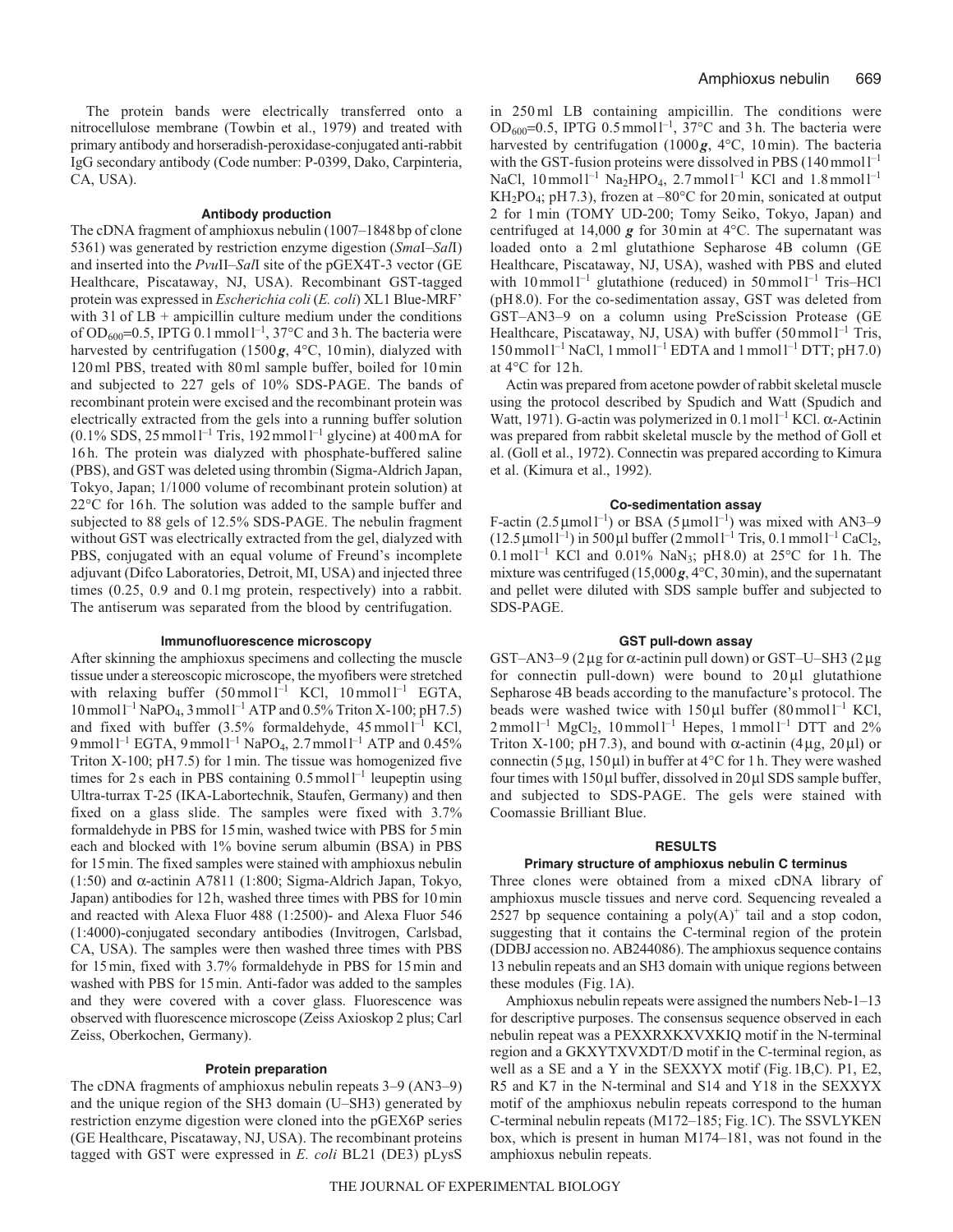





Fig. 1. Domain structures and primary structure of the nebulin cDNA C-terminal region in amphioxus striated muscle. (A) Domain structures. Thin black bars at the top show the size of each clone and the thicker bar below indicates the position of the Pc AmpN antigen. (B) Amino acid sequence of amphioxus nebulin. (C) Consensus sequences of amphioxus and human nebulin repeats.



Fig. 2. Comparison of the C-terminal region of amphioxus and human nebulins. The domain structure and isoelectric point (pI) are presented according to Labeit and Kolmerer (Labeit and Kolmerer, 1995), and the I-Z border is presented according to Millevoi et al. (Millevoi et al., 1998). Amphioxus, amphioxus nebulin; Human, human nebulin.



Fig. 3. SDS-PAGE and immunoblot detection of amphioxus striated muscle. (A) Antigen for amphioxus nebulin. M, molecular size markers; lane 1, Pc AmpN antigen. (B,C) Immunoblot detection of amphioxus striated muscle using Pc AmpN (thick bar in Fig. 1A). Electrophoresis was performed on 2–6% (B) or 2–15% (C) polyacrylamide gradient gels. M, molecular size marker; lane 1, amido black stains; lane 2, immunoblot detection by Pc AmpN. C, connectin; N, nebulin; MHC, myosin heavy chain.

**Comparison between amphioxus and vertebrate nebulins**

The amphioxus nebulin repeats shared an approximately 26% homology with human C-terminal nebulin repeats. We predicted the secondary structure of the amphioxus nebulin repeat region using the Multivariate Linear Regression Combiner secondary structure prediction program (http://npsa-pbil.ibcp.fr/cgi-bin/ npsa\_automat.pl?page=/NPSA/npsa\_mlrc.html). The secondary structure consisted of 48%  $\alpha$ -helix, 0% β-structure and 47% random coil. The composition was similar to that of the secondary structure of the C-terminal region of the human nebulin repeat (41% α-helix, 0% β-structure and 52% random coil) predicted using the same program. Calculation of the isoelectric points (pIs) based on the amphioxus C-terminal amino acid sequence revealed pIs of 5.6 and 7.1–10.8 (total pI=9.9) for Neb-1 and Neb-2–13, respectively, indicating that the pIs of the amphioxus nebulin repeats are in accordance with those of the human nebulin repeats (pI=5.6 for M172 and pI=10.0 for M173-185) (Labeit and Kolmerer, 1995) (Fig. 2).

The PGSIFDYEP of the last nebulin repeat (Neb-13) in amphioxus (Fig.1B) is conserved across species, and corresponds to the last human nebulin repeat M185 (X83957) (Labeit and Kolmerer, 1995), chicken nebulin repeat M65 (AB024330) (Suzuki et al., 2000), the zebrafish nebulin-like protein (AL974314) and the nebulin-like protein (nebulette) of vertebrate cardiac muscle (Y16350) (Millevoi et al., 1998; Moncman and Wang, 1995). Furthermore, when we compared the C-terminal SH3 domain of amphioxus nebulin to human (X83957), chicken (AB024330) and zebrafish (AL974314), we observed a high homology (approximately 65%) with human nebulin (Fig.2), revealing that the amino acid sequence of the SH3 domain was well conserved across species (Fig.2). However, two unique regions, which are between Neb-12 and Neb-13 and between Neb-13 and the SH3 domain, showed no homology with any region of the human nebulin (Fig.2).

The domain structure, secondary structure and the pIs of the Cterminal region of amphioxus nebulin are similar to those of vertebrate nebulin.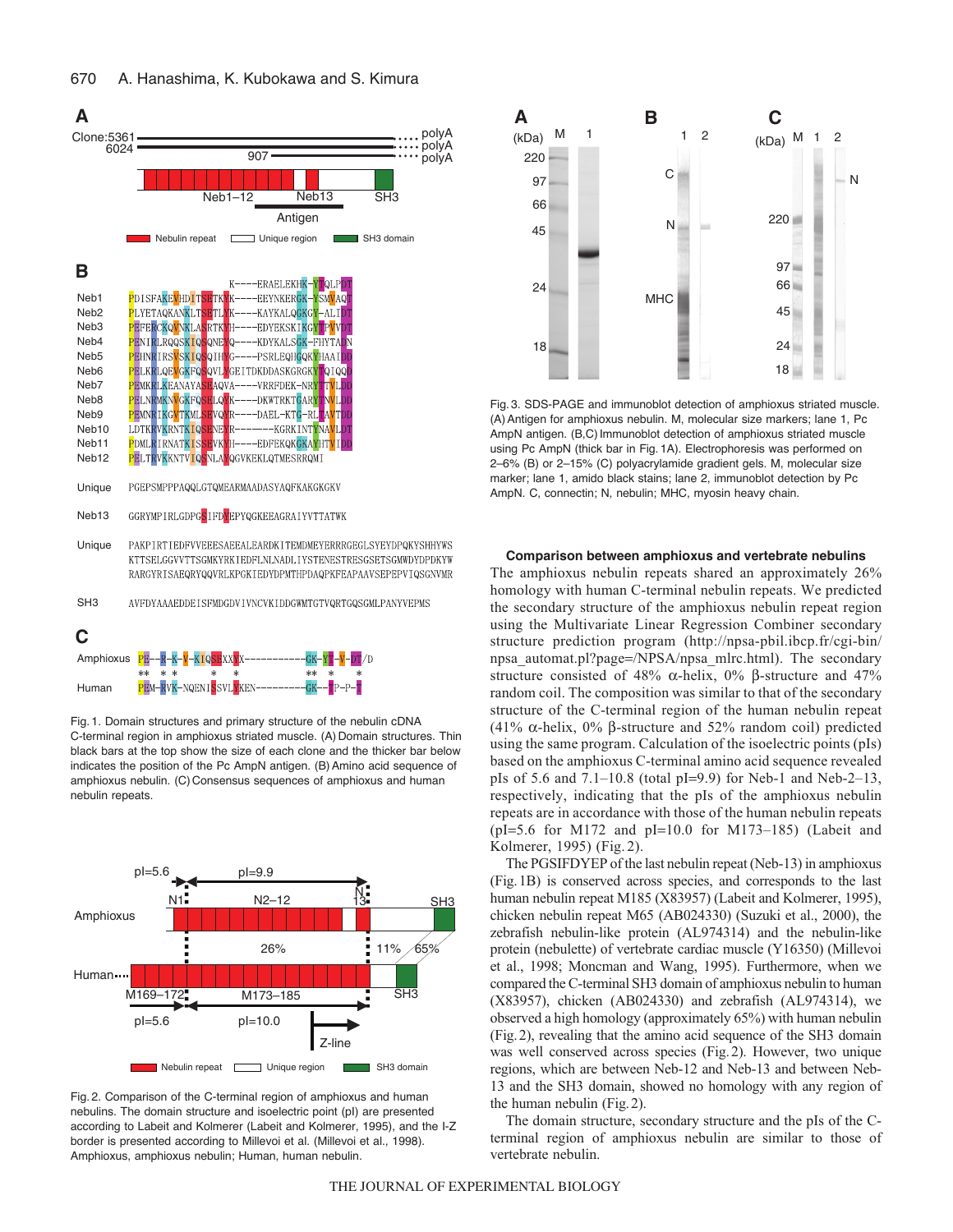# **Localization of the amphioxus nebulin C-terminal region in the sarcomere**

To confirm that the cDNA was from amphioxus nebulin and to determine the position of the C-terminal region within the sarcomere, we prepared an antibody (PcAmpN) using the recombinant protein from Neb 10 to the former half of the unique region as an antigen (Fig.1A, Fig.3A). Immunoblot analysis showed that the antibody reacted only with the 750kDa band and not with other proteins such as nebulette (107kDa; Fig.3B,C). This confirmed the sequence to be that of amphioxus nebulin cDNA.

Double immunostaining of amphioxus myofibrils with PcAmpN and an α-actinin monoclonal antibody revealed that the C-terminal region of amphioxus nebulin is localized to the Z-line of the sarcomere and co-localizes with  $\alpha$ -actinin (Fig. 4).

# **Binding of amphioxus nebulin to F-actin,** α**-actinin and connectin**

It is known that vertebrate nebulin is localized along thin filaments and the nebulin repeats bind to actin. To clarify whether amphioxus nebulin repeats bind to actin, we examined the binding of nebulin repeats 3–9 to F-actin by far-western blot analysis and a cosedimentation assay. The far-western blot analysis showed that Factin binds to the amphioxus nebulin repeats, similar to human nebulin repeats (supplementary material Fig.S1B). Furthermore, the results of the co-sedimentation assay showed that F-actin alone did not precipitate after centrifugation at 15,000*g* for 30min, but it coprecipitated with the nebulin repeats, indicating that amphioxus nebulin repeats bind to F-actin (Fig.5).



Fig. 4. Immunofluorescence microscopic observations of amphioxus striated muscle sarcomeres. (A) Phase-contrast image. (B,C) Immunostaining with Pc AmpN (B) and  $\alpha$ -actinin (C) monoclonal antibodies. (D) Merged image of B and C. Arrowheads, Z-line. Scale bar, 10 μm.



Fig. 5. Binding of amphioxus nebulin and F-actin examined by cosedimentation. Actin, actin only; AN3–9, amphioxus nebulin repeats 3–9 dissolved in GST; AN3–9+Actin, amphioxus nebulin repeats 3–9 +actin; AN3–9+BSA, amphioxus nebulin repeats 3–9 +BSA. W, before centrifugation; S, supernatant after centrifugation; P, pellet after centrifugation. Electrophoresis was performed on a 12.5% polyacrylamide gel.

Next, we examined binding of the amphioxus nebulin repeats with purified  $\alpha$ -actinin by far-western blot analysis and a GST pulldown assay. The results of the far-western blot analysis showed that α-actinin binds to nebulin repeats 3–9 (supplementary material Fig.S1C). Furthermore, the results of the GST pull-down assay showed that α-actinin precipitated when added to the GST-fusion protein with nebulin repeats 3–9 (Fig.6, lane 5), but not when it was added to GST alone (Fig.6, lane 6). The results of a control experiment showed that amphioxus nebulin repeats 3–9 do not bind to BSA (supplementary material Fig.S2).

We examined binding of the SH3 domain from the unique region (U–SH3) in amphioxus nebulin with purified rabbit connectin by farwestern blot analysis and a pull-down assay. The results of the farwestern blot analysis showed that connectin binds to the U–SH3 domain (supplementary material Fig.S1D). Furthermore, the result of the GST pull-down assay revealed that connectin binds to the U–SH3 domain of amphioxus nebulin, but not to GST alone (Fig.7).



Fig. 6. Binding of amphioxus nebulin and  $\alpha$ -actinin, examined by a GST pull-down assay. Lane 1, molecular size marker; lane 2, α-actinin used for the pull-down assay; lanes 3–6, after the pull-down assay: lane 3, GST fusion protein for amphioxus nebulin repeats  $3-9 - \alpha$ -actinin; lane 4, GST only –α-actinin; lane 5, GST fusion protein for amphioxus nebulin repeats 3–9 +α-actinin; lane 6, GST only +α-actinin. GST–AN3–9GST, fusion protein for amphioxus nebulin repeats 3–9. Electrophoresis was performed on a 10% polyacrylamide gel.